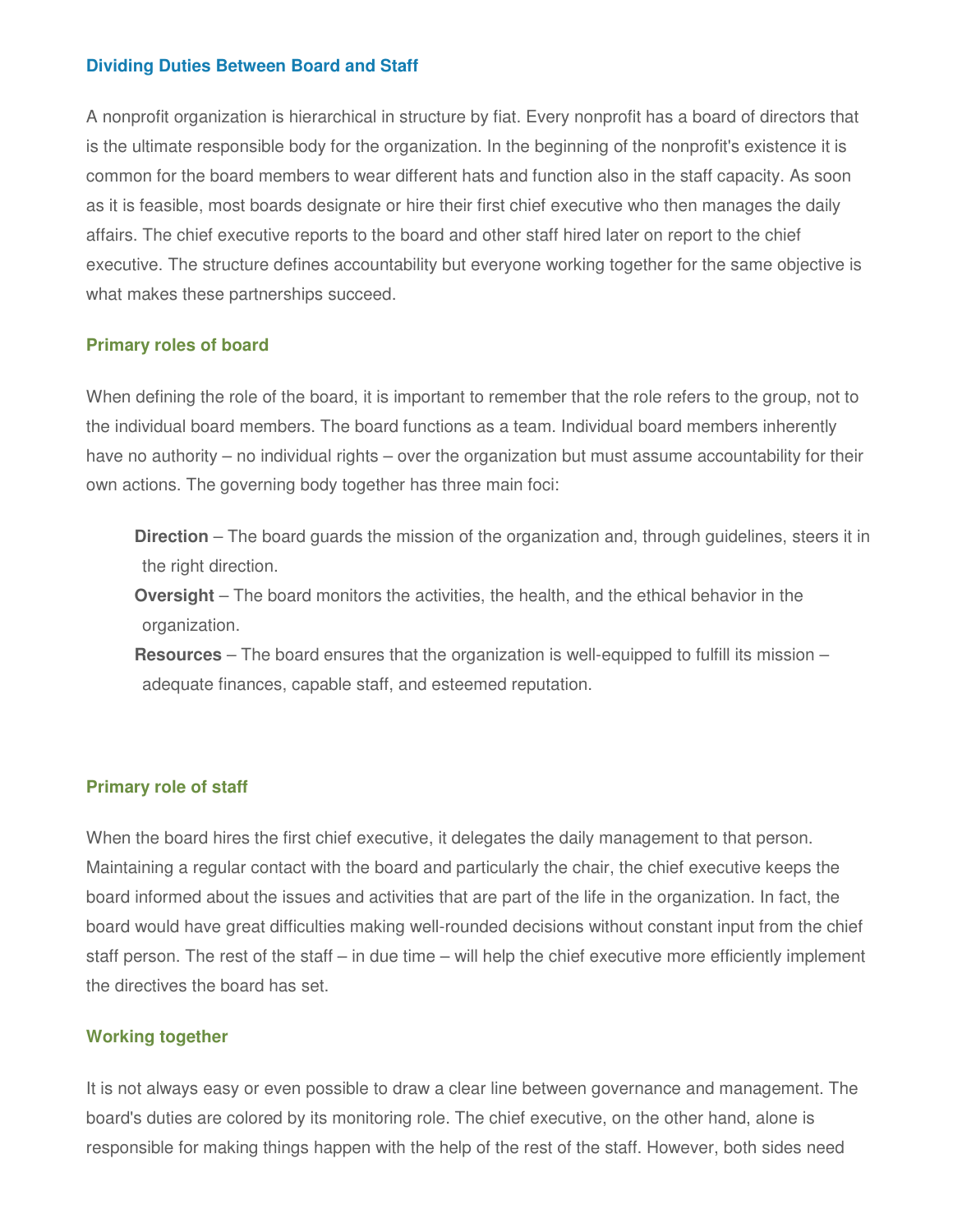each other's support – and availability, when requested – without veering off to micromanagement or 'über-control.' Constructive partnership is built on knowing when to act alone, when to help – or ask for help, and trusting the partner to do the same.

### **Specific responsibilities**

### **Oversight**

Board: Health and success of the organization

Drafts and/or approves broad policies to guide and protect the organization, board, and staff Monitors that all legal requirements get proper attention Hires the chief executive and delegates to him or her the daily operations Expects regular and objective reports from staff

### Chief executive: Programs and administration

Oversees daily operations Hires staff and delegates operational responsibilities to them Shares good and bad news with the board

#### **Planning and evaluation**

Board: Strategic framework for the organization

Adopts an overall strategic mindset by focusing on the big issues that matter most Actively participates in strategic sessions and retreats Annually evaluates the performance of the chief executive and determines appropriate compensation Evaluates its own performance regularly - at least every three to four years Via staff reports assesses the organization's achievement of its goals

### Chief executive: Strategic and operational plans

Ensures that strategic planning happens with the board's appropriate involvement Leads operational planning and approves the plans for the staff Ensures a process for staff performance exists, approves staff compensation, and evaluates his or her own performance

#### **Finances**

Board: Fiduciary duty over the organization

Makes sure adequate financial expertise is secured on the board